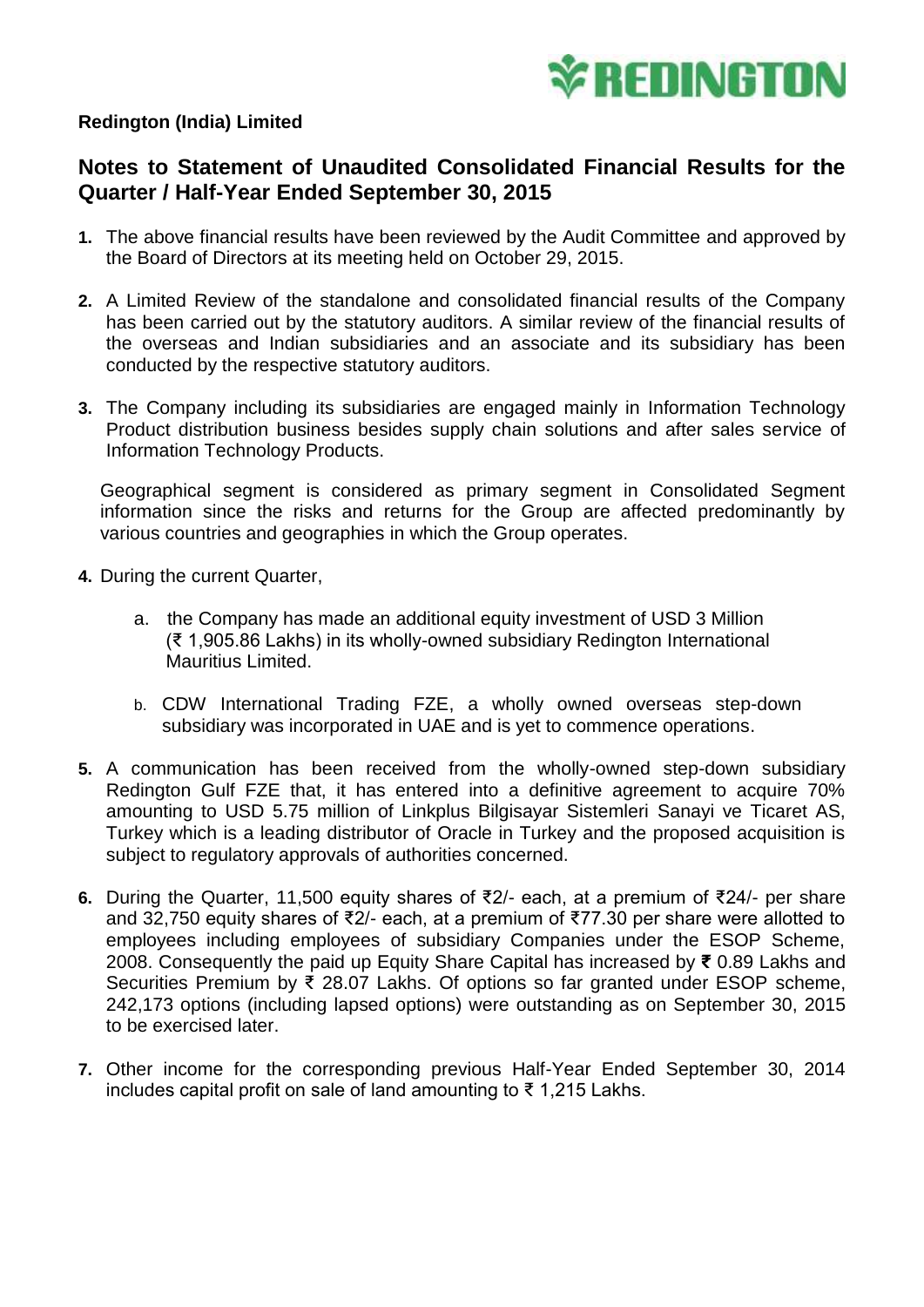## **V**\*REDINGTON

**8.** Statement of Assets and Liabilities:-

|              |                                                                                                                                         |                             |                         | ₹. In Lakhs                 |                         |
|--------------|-----------------------------------------------------------------------------------------------------------------------------------------|-----------------------------|-------------------------|-----------------------------|-------------------------|
|              |                                                                                                                                         | <b>Standalone</b>           |                         | Consolidated                |                         |
|              | <b>Particulars</b>                                                                                                                      | As at<br>September 30, 2015 | As at<br>March 31, 2015 | As at<br>September 30, 2015 | As at<br>March 31, 2015 |
|              |                                                                                                                                         | <b>Unaudited</b>            | Audited                 | <b>Unaudited</b>            | Audited                 |
|              |                                                                                                                                         |                             |                         |                             |                         |
| А            | <b>EQUITY AND LIABILITIES</b>                                                                                                           |                             |                         |                             |                         |
|              |                                                                                                                                         |                             |                         |                             |                         |
| 1            | Shareholders' funds                                                                                                                     |                             |                         |                             |                         |
|              | (a) Share capital                                                                                                                       | 7,996                       | 7,994                   | 7,996                       | 7,994                   |
|              | (b) Reserves and surplus*                                                                                                               | 137,620                     | 128,063                 | 254,606                     | 229,423                 |
|              |                                                                                                                                         |                             |                         |                             |                         |
|              | Sub total -Shareholder's funds                                                                                                          | 145,616                     | 136,057                 | 262,602                     | 237,417                 |
|              |                                                                                                                                         |                             |                         |                             |                         |
| 2            | <b>Minority Interest</b>                                                                                                                | $\blacksquare$              | ÷.                      | 21,837                      | 20,604                  |
|              |                                                                                                                                         |                             |                         |                             |                         |
| 3            | Non - current liabilities                                                                                                               |                             |                         |                             |                         |
|              | (a) Long-term borrowings                                                                                                                | $\blacksquare$              | ÷.                      | 5,385                       | 10,106                  |
|              | (b) Deferred tax liabilities (Net)                                                                                                      | $\overline{\phantom{a}}$    | $\blacksquare$          | 951                         | 757                     |
|              | (c) Long-term provisions                                                                                                                | 631                         | 693                     | 5,410                       | 4,936                   |
|              | Sub total - Non-current liabilities                                                                                                     | 631                         | 693                     | 11,746                      | 15,799                  |
|              |                                                                                                                                         |                             |                         |                             |                         |
| 4            | <b>Current liabilities</b>                                                                                                              |                             |                         |                             |                         |
|              | (a) Short-term borrowings                                                                                                               | 86,607                      | 28,378                  | 239,248                     | 164,369                 |
|              | (b) Trade payables                                                                                                                      | 77,378                      | 107,802                 | 265,744                     | 327,368                 |
|              | (c) Other current liabilities                                                                                                           | 18,994                      | 20,451                  | 60,530                      | 60,932                  |
|              | (d) Short-term provisions                                                                                                               | 543                         | 9,751                   | 3,022                       | 11,802                  |
|              | Sub total - Current liabilities                                                                                                         | 183,522                     | 166,382                 | 568,544                     | 564,471                 |
|              | <b>TOTAL</b>                                                                                                                            | 329,769                     | 303,132                 | 864,729                     | 838,291                 |
|              |                                                                                                                                         |                             |                         |                             |                         |
| в            | <b>ASSETS</b>                                                                                                                           |                             |                         |                             |                         |
| 1            | Non-current assets                                                                                                                      |                             |                         |                             |                         |
|              | (a) Fixed assets (Including Capital Work-in progress)                                                                                   | 9,743                       | 10,026                  | 21,760                      | 21,518                  |
|              | (b) Goodwill on consolidation / acquisition                                                                                             |                             |                         | 7,380                       | 7,380                   |
|              | (c) Non-current investments                                                                                                             | 58,067                      | 54,646                  | $\omega$                    | $\sim$                  |
|              | (d) Deferred tax assets (net)                                                                                                           | 850                         | 814                     | 1,172                       | 1,029                   |
|              | (e) Long-term loans and advances                                                                                                        | 7,312                       | 5,522                   | 8,394                       | 6,370                   |
|              | Sub total - Non-current assets                                                                                                          | 75,972                      | 71,008                  | 38,706                      | 36,297                  |
|              |                                                                                                                                         |                             |                         |                             |                         |
| $\mathbf{2}$ | <b>Current assets</b>                                                                                                                   |                             |                         |                             |                         |
|              | (a) Inventories                                                                                                                         | 98,139                      | 83,497                  | 275,295                     | 285,434                 |
|              | (b) Trade receivables                                                                                                                   | 130,843                     | 126,762                 | 467,144                     | 441,899                 |
|              | (c) Cash and cash equivalents                                                                                                           | 8,821                       | 2,899                   | 59,842                      | 53,137                  |
|              | (d) Short-term loans and advances                                                                                                       | 15,994                      | 18,966                  | 23,742                      | 21,524                  |
|              | Sub total - Current assets                                                                                                              | 253,797                     | 232,124                 | 826,023                     | 801,994                 |
|              | <b>TOTAL</b>                                                                                                                            | 329,769                     | 303,132                 | 864,729                     | 838,291                 |
|              |                                                                                                                                         |                             |                         |                             |                         |
|              |                                                                                                                                         |                             |                         |                             |                         |
|              | *Includes Foreign currency translation reserve of ₹ 28,599 lakhs as at September 30, 2015 and ₹21,265 lakhs as at March 31, 2015 in the |                             |                         |                             |                         |

Consolidated Statement of Assets and Liabilities